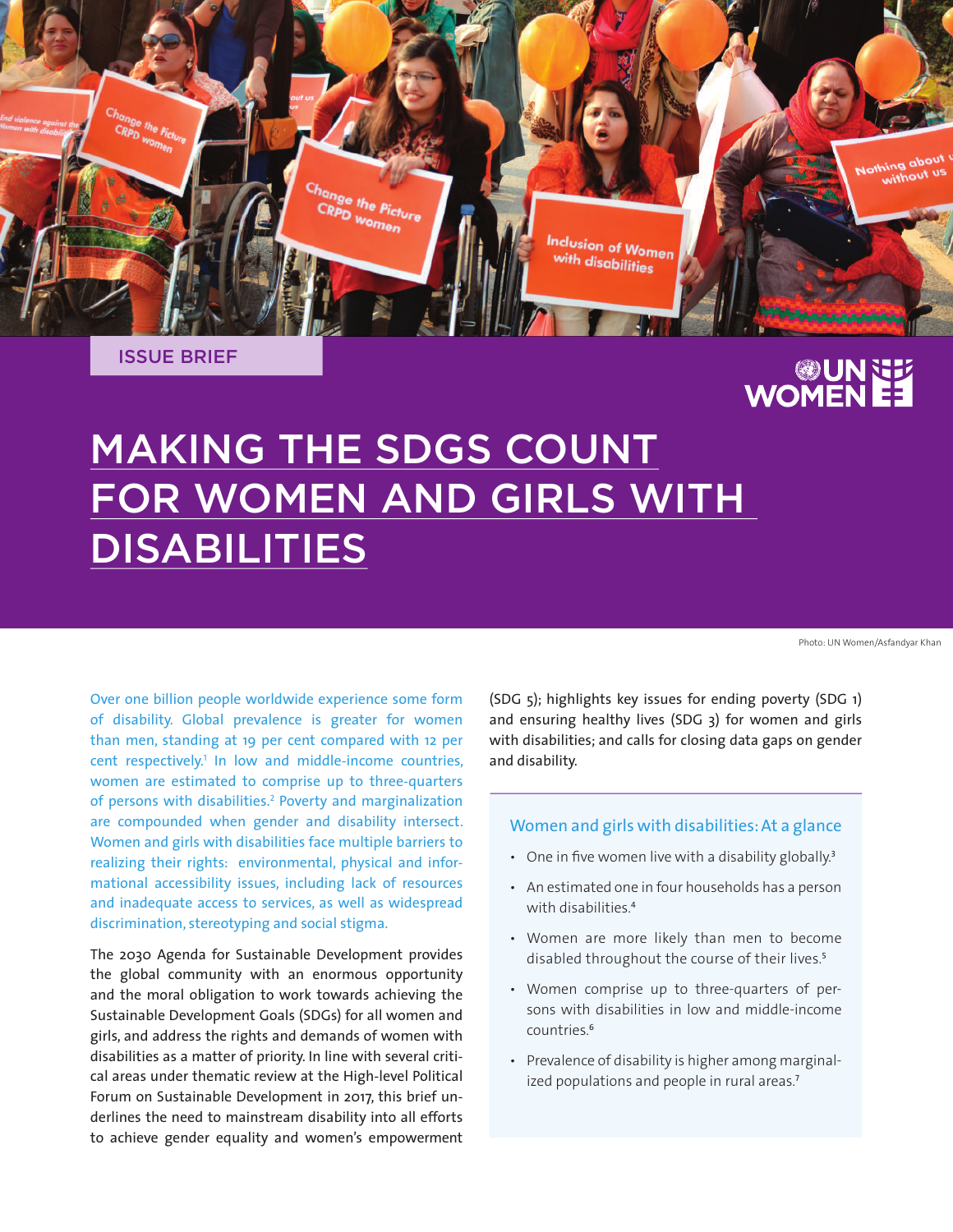



IN LOW AND MIDDLE-INCOME COUNTRIES, WOMEN COMPRISE THREE QUARTERS OF PERSONS WITH DISABILITIES

# **Achieving gender equality and empowerment for all women and girls**

Disability, gender inequality, and discrimination are closely interlinked. For example, while a significant portion of women and girls were born with disabilities, others become disabled as a result of exposure to gender-related risk factors, including lack of access to sexual and reproductive health services, exposure to violence and harmful practices, and gender-biased intra-household distribution of resources. Further, as a group of women that is far from homogenous, women with disabilities often experience multiple forms of discrimination based on other factors in addition to gender and disability.

For gender equality and empowerment to become a reality for all women and girls, it is indispensable that the specific concerns of women and girls with disabilities are mainstreamed across the entire SDG framework and considered across all targets for SDG 5. For the latter, it is important to remember that:

- **Target 5.1:** Women and girls with disabilities often lack legal capacity and have reduced power and status in relationships, households and communities, and are more likely to face **discrimination** than men and boys with disabilities and women and girls without disabilities.<sup>8</sup>
- **Target 5.2:** While affecting women generally, women and girls with disabilities are disproportionately at risk of **violence** due to factors relating to systemic discrimination and stigma.<sup>9</sup> This is compounded by poverty, social isolation and political marginalization; inadequate services and support systems that lack awareness, training and capacity; lack of access to justice, and disabling, inaccessible and hostile environments. Women and girls with disabilities are often targeted for their perceived powerlessness and vulnerability, mostly by men they know and rely on for care, support and companionship in dependent professional and personal relationships.
- **Target 5.3:** Women and girls with disabilities are two to three times more likely to be child brides, experience early pregnancy and female genital mutilation;<sup>10</sup> they are subjected to specific **harmful practices**, like 'virgin testing', and 'virgin rapes', relating to myths about HIV and AIDS;<sup>11</sup> neglect linked with preferential care and treatment of boys; extreme dietary restrictions; and infanticide, forced sterilization and abortion, commonly justified by ill-informed cultural and paternalistic interpretations of disability.<sup>12</sup>
- **Target 5.4:** Women and girls with disabilities depend on others for care, but are often also caregivers themselves. They are therefore disproportionately affected by the lack of recognition and social support for **unpaid care and domestic work**. In addition, stereotypical views of women with disabilities as "unfit" mothers may lead to the termination of parental rights by social service agencies or in child custody and protection proceedings following divorce.<sup>13</sup>
- **Target 5.5:** Women with disabilities face numerous environmental, attitudinal and other barriers to **political participation,** and consequently remain largely excluded from decision-making and advocacy processes about issues that affect their lives. Their views are often ignored or disregarded in favour of 'experts', 'professionals', parents, guardians and carers.<sup>14</sup> Enabling environments are essential to promoting political participation, which in turn may result in public policy that is more disability-inclusive.<sup>15</sup>
- **Target 5.6:** The lack of access to **sexual and reproductive health and rights** is among the most pressing concerns for women and girls with disabilities; they are often not enabled to make their own informed decisions regarding sexual relations, contraceptive use and reproductive health care.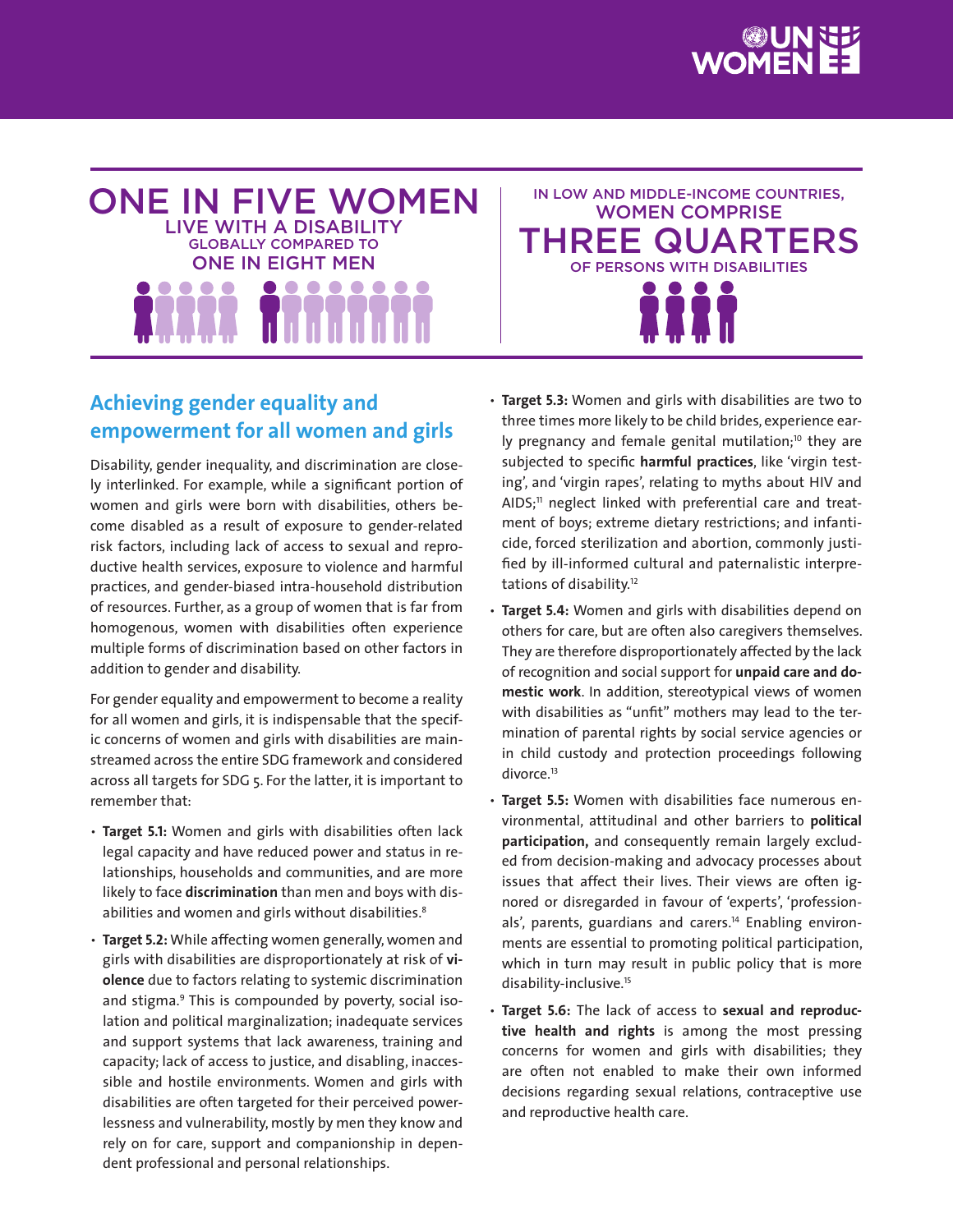

#### Defining 'women and girls with disabilities'

The term 'women and girls with disabilities' refers to all women with disabilities including adolescent girls and young women. 'Disabilities' includes all types of impairment – physical, psychosocial, intellectual or mental, as well as sensory conditions with and without functional limitations. Beyond medical dimensions, disability is understood as 'the social effect of the interaction between individual impairment and the social and material environment<sup>'16</sup>



## **Ending poverty in all its forms everywhere**

Approximately one in five of the world's poorest people have a disability.<sup>17</sup> Disability contributes to increased discrimination, marginalization and vulnerability. Evidence indicates that persons with disabilities tend to be significantly poorer, with less access to vital resources and support networks, than persons without disabilities.<sup>18</sup> Women with disabilities face enormous barriers in accessing adequate housing, health, education, training and employment.<sup>19</sup> They also face far-reaching discrimination in the world of work,

including in hiring, retention, promotion, pay and access to training, credit and other productive resources.<sup>20</sup>

Most schools and workplaces are ill-equipped to enable the equal participation of women and girls with disabilities because of entrenched cultural and gender biases, physical inaccessibility and limited resources.<sup>21</sup> Employment rates for women with disabilities are both lower than those of men with disabilities and those of women without disabilities. Data for 51 countries shows that only 20 per cent of women with disabilities are employed compared with 53 per cent of men with disabilities and 30 per cent of women without disabilities.<sup>22</sup> Of an estimated 58 million out-of-school children at the primary level, one-third have a disability,<sup>23</sup> with girls far less likely than boys to enroll or attend school.<sup>24</sup>

To redress these disadvantages, effective measures are needed to support women with disabilities to find and retain quality employment alongside supportive social protection schemes. Schools and workplaces must be transformed to ensure women and girls with disabilities can access their right to education. Inclusive educational models, for example, are neither prohibitively expensive nor impractical and their benefits extend far beyond children with disabilities themselves.<sup>25</sup> Disability benefits are also important. In recent years, some low and middle-income countries have introduced such benefits where they were previously unavailable. At the same time, however, there are concerns that existing income-support mechanisms are being eroded in the context of austerity, including in high-income countries, with potentially far-reaching implications for poverty among women with disabilities.<sup>26</sup>

# **Ensuring healthy lives and promoting well-being**

Just as there are strong links between poverty and disability, there are also strong links between health, gender and disability. Poor maternal health care, for example, is a major cause of disability among women.<sup>27</sup> Women experience higher rates of disability than men, commonly resulting from higher rates of depression and anxiety<sup>28</sup> – a fact that has been linked to gender discrimination and genderbased role expectations as well as poverty, hunger, malnutrition, violence, overwork and disproportionate care burdens.29 Almost 42 per cent of disability from neuropsychiatric disorders among women stems from depressive disorders, compared to 30 per cent among men.<sup>30</sup>

At the same time, women, including adolescent and young women, with disabilities routinely face various barriers to accessing health services. There is evidence, for example, that they receive less screening for breast and cervical cancer than women without disabilities due to a lack of targeted health promotion and prevention campaigns, and a lack of appropriate physical accommodations.<sup>31</sup> Even when services are available, environmental, financial, attitudinal and physical barriers persist, as well